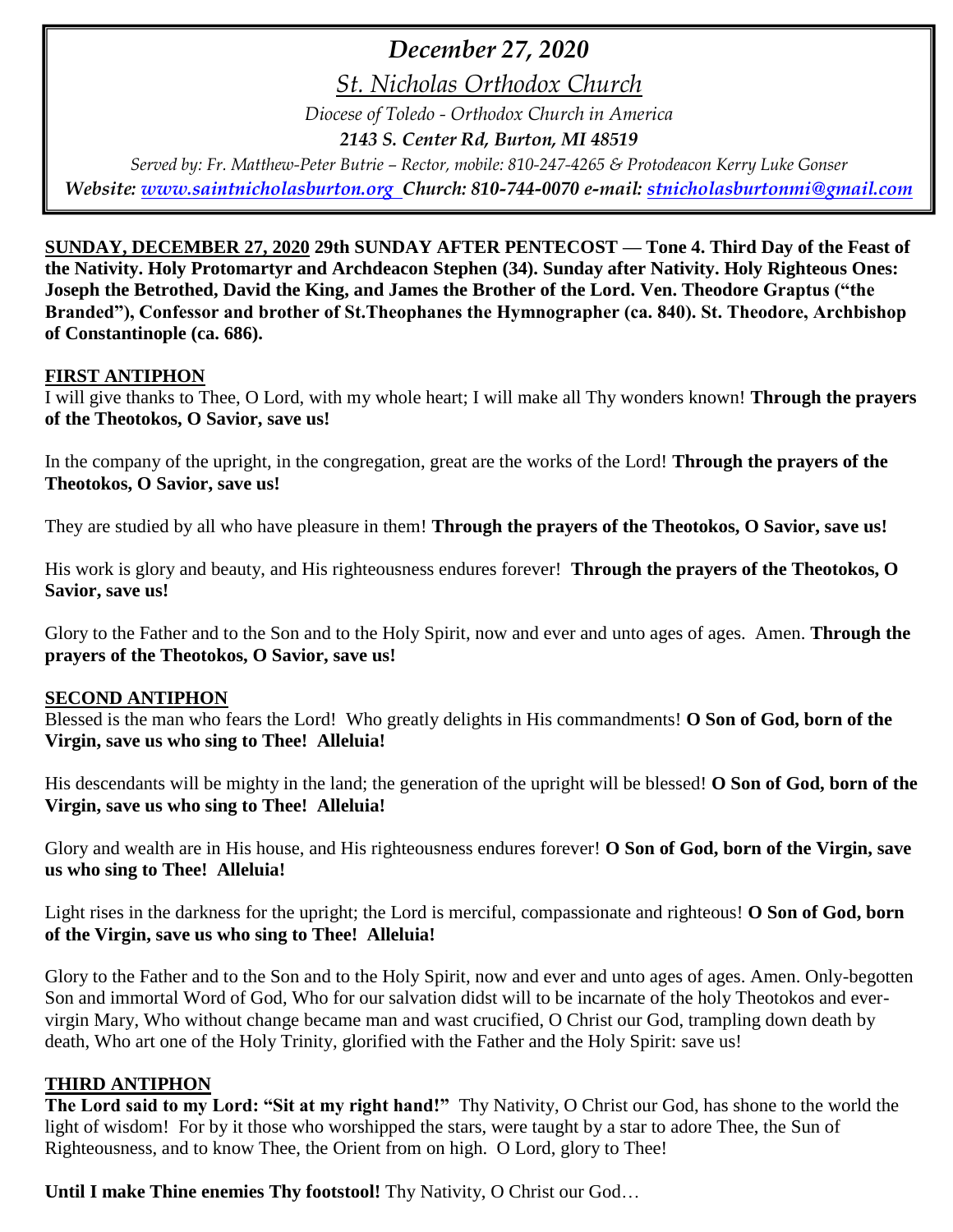**The Lord sends forth from Zion Thy mighty scepter. Rule in the midst of Thy foes.** Thy Nativity, O Christ our God…

**Authority shall be with Thee on the day of Thy power, among the splendor of Thy holy ones!** Thy Nativity, O Christ our God…

#### **TROPARIA**

**(Tone 4)** When the women Disciples of the Lord learned from the Angel the joyous message of the Resurrection, they cast away the ancestral curse and elatedly told the Apostles: "Death is overthrown! Christ God is risen, granting the world great mercy!"

**(Tone 4)** Thy Nativity, O Christ our God, has shone to the world the light of wisdom! For by it those who worshipped the stars, were taught by a star to adore Thee, the Sun of Righteousness, and to know Thee, the Orient from on high. O Lord, glory to Thee!

**(Tone 2)** Proclaim the wonder, O Joseph, / to David, the ancestor of God; / you saw a Virgin great with child; / you gave glory with the shepherds; / you worshipped with the Magi; / you received the news from the Angel. // Pray to Christ God to save our souls!

**(Tone 4)** Protomartyr and mighty warrior of Christ our God, / you were victorious in battle and crowned with glory, holy Stephen. / You confounded the council of those who persecuted you, */* beholding your Savior enthroned at the Father's right hand. / Never cease praying that our souls may be saved!

**(Tone 4)** In truth you were revealed to your flock as a rule of faith, a model of meekness, and teacher of abstinence, so you won the heights by humility, and riches by poverty, O Holy Father Nicholas, intercede with Christ God to save our souls.

### **KONTAKION**

**(Tone 3)** Today the Virgin gives birth, the Virgin gives birth to the transcendent One, the transcendent One! And the earth offers, offers a cave to the unapproachable One, unapproachable One! Angels, angels with shepherds glorify Him, glorify Him! The wise men journey, journey with a star, journey with a star! Since for our sake, for our sake the Eternal God, the Eternal God was born as a little child!

#### *The Prokeimenon in the Eighth Tone:* **Their proclamation has gone out into all the earth; / and their words to the ends of the universe.**

*v.* **The heavens are telling the glory of God; and the firmament proclaims His handiwork.**

#### **THE READING IS FROM THE ACTS OF THE HOLY APOSTLES (6:8-15, 7:1-5, 47-60)**

In those days, Stephen, full of faith and power, did great wonders and signs among the people. Then there arose some from what is called the Synagogue of the Freedmen (Cyrenians, Alexandrians, and those from Cilicia and Asia), disputing with Stephen.And they were not able to resist the wisdom and the Spirit by which he spoke. Then they secretly induced men to say, "We have heard him speak blasphemous words against Moses and God." And they stirred up the people, the elders, and the scribes; and they came upon him, seized him, and brought him to the council. They also set up false witnesses who said, "This man does not cease to speak blasphemous words against this holy place and the law; for we have heard him say that this Jesus of Nazareth will destroy this place and change the customs which Moses delivered to us. And all who sat in the council, looking steadfastly at him, saw his face as the face of an angel. Then the high priest said, "Are these things so?" And he said, "Brethren and fathers, listen: The God of glory appeared to our father Abraham when he was in Mesopotamia, before he dwelt in Haran, and said to him, 'Get out of your country and from your relatives, and come to a land that I will show you.' Then he came out of the land of the Chaldeans and dwelt in Haran. And from there, when his father was dead, He moved him to this land in which you now dwell. And God gave him no inheritance in it, not even enough to set his foot on. But even when Abraham had no child, He promised to give it to him for a possession, and to his descendants after him. But Solomon built Him a house. However, the Most High does not dwell in temples made with hands, as the prophet says: Heaven is My throne, And earth is My footstool. What house will you build for Me? says the LORD, Or what is the place of My rest? Has My hand not made all these things?' You stiff-necked and uncircumcised in heart and ears! You always resist the Holy Spirit; as your fathers did, so do you. Which of the prophets did your fathers not persecute? And they killed those who foretold the coming of the Just One, of whom you now have become the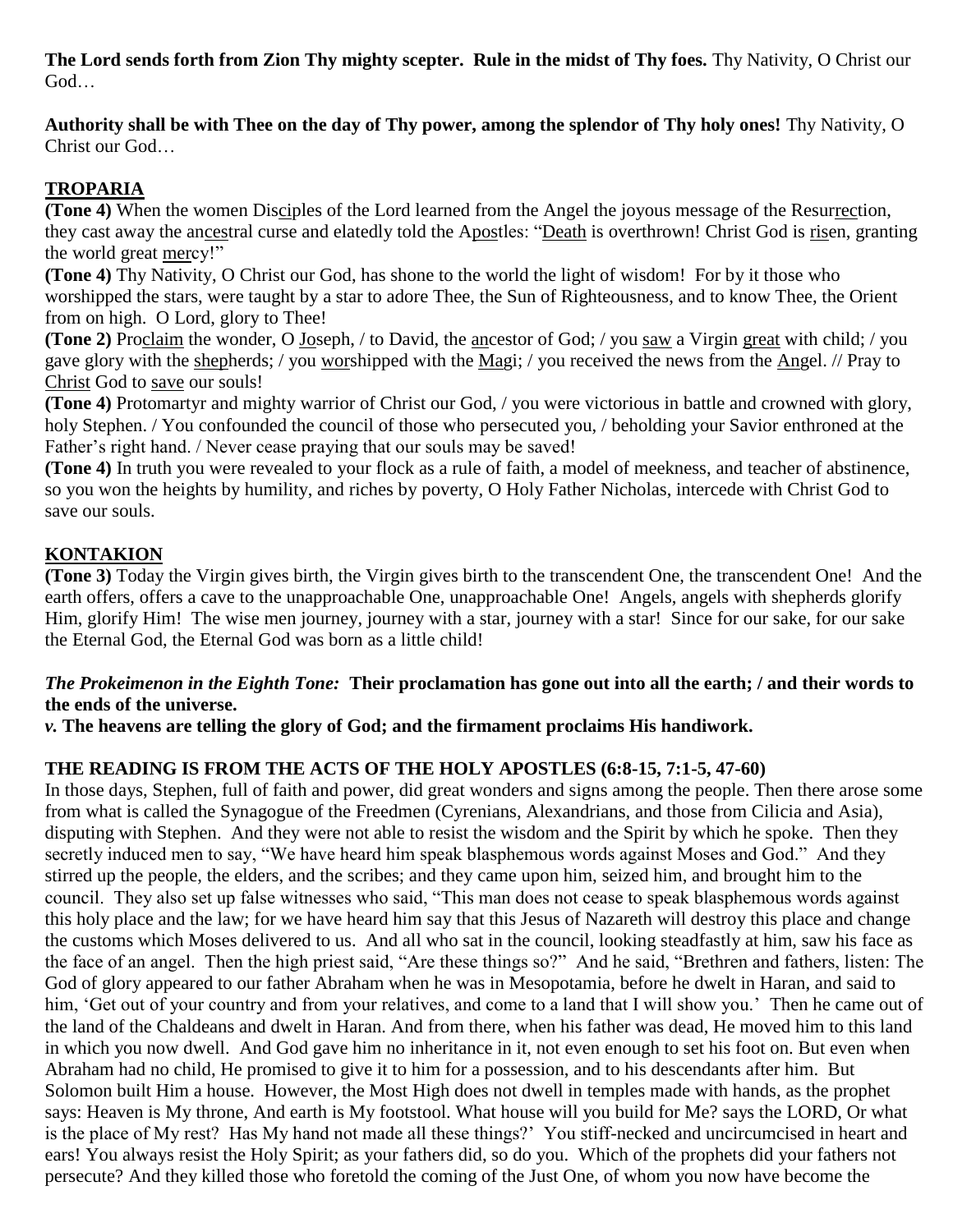betrayers and murderers, who have received the law by the direction of angels and have not kept it. When they heard these things they were cut to the heart, and they gnashed at him with their teeth. But he, being full of the Holy Spirit, gazed into heaven and saw the glory of God, and Jesus standing at the right hand of God, and said, "Look! I see the heavens opened and the Son of Man standing at the right hand of God!" Then they cried out with a loud voice, stopped their ears, and ran at him with one accord; and they cast him out of the city and stoned him. And the witnesses laid down their clothes at the feet of a young man named Saul. And they stoned Stephen as he was calling on God and saying, "Lord Jesus, receive my spirit." Then he knelt down and cried out with a loud voice, "Lord, do not charge them with this sin." And when he had said this, he fell asleep.

#### *Alleluia, Tone 4*

*v:* **Go forth, prosper and reign, for the sake of meekness, righteousness and truth.**

*v:* **For You love righteousness, and hate iniquity.**

**THE HOLY GOSPEL ACCORDING TO MATTHEW (2:13-23)** Now when the wise men had departed, behold, an angel of the Lord appeared to Joseph in a dream and said, "Rise, take the child and his mother, and flee to Egypt, and remain there till I tell you; for Herod is about to search for the child, to destroy him." And he rose and took the child and his mother by night, and departed to Egypt, and remained there until the death of Herod. This was to fulfil what the Lord had spoken by the prophet, "Out of Egypt have I called my son." Then Herod, when he saw that he had been tricked by the wise men, was in a furious rage, and he sent and killed all the male children in Bethlehem and in all that region who were two years old or under, according to the time which he had ascertained from the wise men. Then was fulfilled what was spoken by the prophet Jeremiah: "A voice was heard in Ramah, wailing and loud lamentation, Rachel weeping for her children; she refused to be consoled, because they were no more." But when Herod died, behold, an angel of the Lord appeared in a dream to Joseph in Egypt, saying, "Rise, take the child and his mother, and go to the land of Israel, for those who sought the child's life are dead." And he rose and took the child and his mother, and went to the land of Israel. But when he heard that Archelaus reigned over Judea in place of his father Herod, he was afraid to go there, and being warned in a dream he withdrew to the district of Galilee. And he went and dwelt in a city called Nazareth, that what was spoken by the prophets might be fulfilled, "He shall be called a Nazarene."

#### **COMMUNION HYMN**

Praise the Lord from the heavens, praise Him in the highest! Alleluia, Alleluia, Alleluia!

**Holy Righteous Ones: Joseph the Betrothed, David the King, and James the Brother of the Lord.**The Holy Prophet-King David, Saint Joseph the Betrothed, and Saint James the Brother of the Lord are commemorated on the Sunday after the Nativity. If there is no Sunday between December 25 and January 1, their commemoration is moved to December 26.

At an early date, some churches in the East began to commemorate certain important figures of the New Testament at the time of Theophany, and later during the Nativity season. In Syria, for example, Saint Stephen (December 27), Saints James (April 30) and John (September 26), and Saints Peter and Paul (June 29) were commemorated near the end of December.

In Jerusalem, the saints mentioned above were combined with a feast that the Jews of Hebron celebrated on December 25 or 26 in honor of the Old Testament Patriarch Jacob. Later on, the Christians substituted Saint James (October 23) for Jacob, and then the commemoration of the Brother of the Lord became associated with his ancestor King David. In time, Saint Joseph was linked with Saints David and James. from [oca.org](https://www.oca.org/saints/lives/2020/12/27/86-sunday-after-the-nativity-commemoration-of-the-holy-righteous-da)

**Protomartyr and Archdeacon Stephen (December 27)** The Holy Protomartyr and Archdeacon Stephen was the eldest of the seven deacons, appointed by the Apostles themselves, and therefore he is called "archdeacon." He was the first Christian martyr, and he suffered for Christ when he was about thirty. In the words of Asterias, he was "the starting point of the martyrs, the instructor of suffering for Christ, the foundation of righteous confession, since Stephen was the first to shed his blood for the Gospel."

Filled with the Holy Spirit, Saint Stephen preached Christianity and defeated Jewish teachers of the Law in debate. The Jews maligned Saint Stephen, saying that he had uttered blasphemy against God and against Moses. Saint Stephen came before the Sanhedrin and the High Priest to answer these charges. He gave a fiery speech, in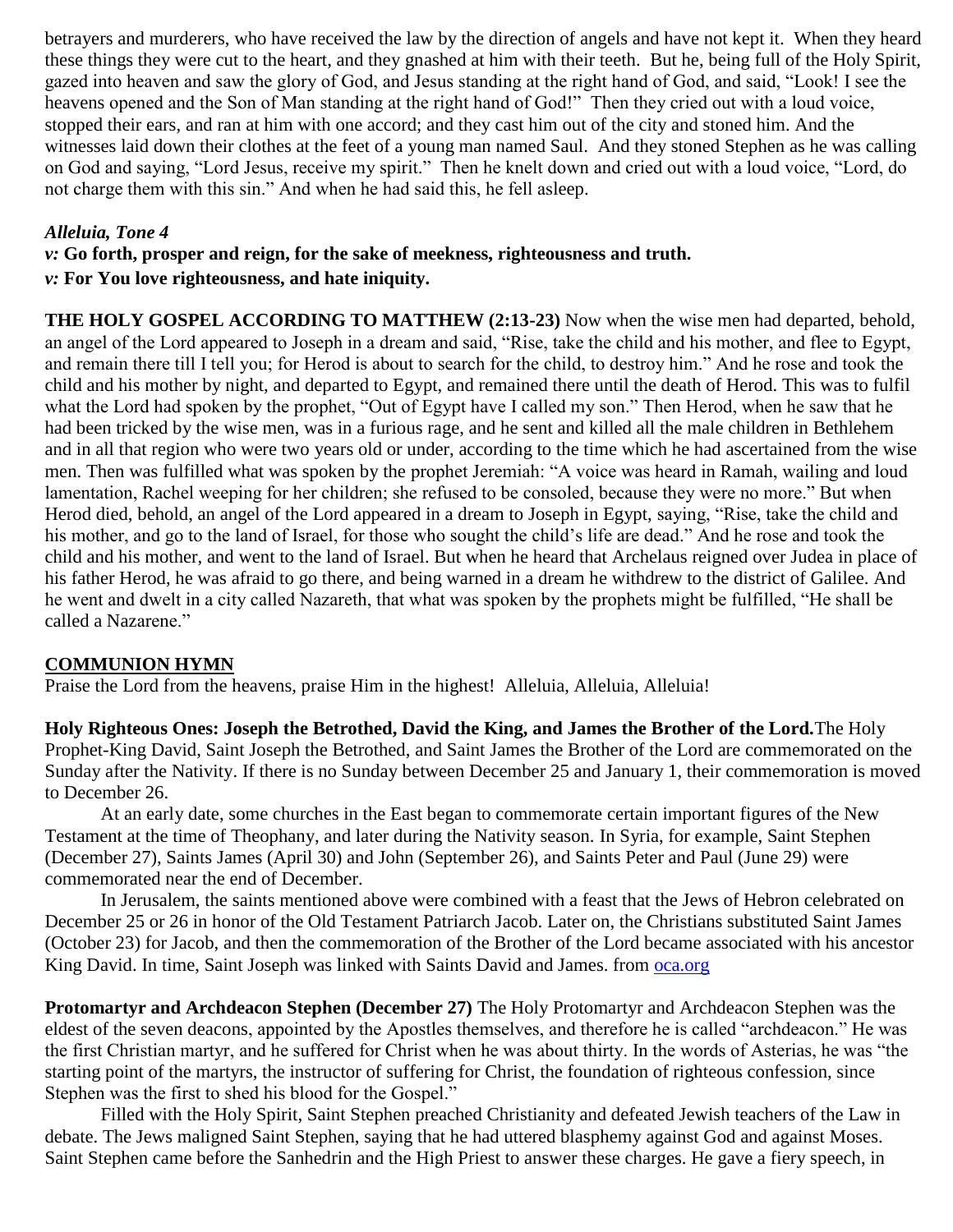which he recounted the history of the Jewish nation, and denounced the Jews for persecuting the prophets, and also for executing the promised Messiah, Jesus Christ (Acts ch. 7).

During his speech, Saint Stephen suddenly saw the heavens opened and Jesus Christ standing at the right hand of God. The Jews shouted and covered their ears, and rushed at him. They dragged him out of the city and stoned him, but the holy martyr prayed for his murderers. Far off on the heights stood the Mother of God with the holy Apostle John the Theologian, and She prayed fervently for the martyr. Before his death Saint Stephen said, "Lord Jesus, receive my spirit. O Lord, lay not this sin to their charge." Then he joyfully gave up his pure soul to Christ.

The body of the holy Protomartyr Stephen, left to be eaten by beasts, was secretly taken up by the Jewish teacher Gamaliel and his son Habib, who buried Stephen on his estate. They both believed in Christ, and later received holy Baptism.

Saint Stephen is also commemorated on August 2 (Translation of his relics) and on September 15 (Uncovering of his relics in the year 415). from [oca.org](https://www.oca.org/saints/lives/2020/12/27/103659-protomartyr-and-archdeacon-stephen)

#### **The holy Gospel according to John 20:1-10 (7th Matins Gospel)**

Now on the first day of the week Mary Magdalene went to the tomb early, while it was still dark, and saw that the stone had been taken away from the tomb. Then she ran and came to Simon Peter, and to the other disciple, whom Jesus loved, and said to them, "They have taken away the Lord out of the tomb, and we do not know where they have laid Him." Peter therefore went out, and the other disciple, and were going to the tomb. So they both ran together, and the other disciple outran Peter and came to the tomb first. And he, stooping down and looking in, saw the linen cloths lying there; yet he did not go in. Then Simon Peter came, following him, and went into the tomb; and he saw the linen cloths lying there, and the handkerchief that had been around His head, not lying with the linen cloths, but folded together in a place by itself. Then the other disciple, who came to the tomb first, went in also; and he saw and believed. For as yet they did not know the Scripture that He must rise again from the dead. Then the disciples went away again to their own homes.

December 27, 2020

ခရွို့လ ခရွို့လ ခရွို့လ ခရွို့လ ခရွို့လ ခရွို့လ ခရွို့လ ခရွို့လ ခရွို့လ ခရွို့လ ခရွို့လ ခရွို့လ ခရွို့လ ခရွို့လ

#### **CANDLE INTENTIONS FOR THE HEALTH AND BLESSINGS OF**

| For good health to all our grandkids $\&$ their parents                            | Baba & Dedo               |
|------------------------------------------------------------------------------------|---------------------------|
| Health $\&$ blessings for my family $\&$ myself                                    | <b>Bosa Kantar</b>        |
| Fr. Tom, Fr. Don, Fr. Paul, Fr. Anthony, Fr. Robert, Aaron, Milica, Calvin, Larry, |                           |
| Angelo, Joan, Peggy, Bob, Angelo, Christine, Dorothy, Irene, Allen, Deborah,       |                           |
| Luba, Kosta, Stojan, Mira, Bosa, Christopher, Allison, Jeanette, Kathryn, Taras    |                           |
| Joseph, Ted, Marlene, Gladys, all the parishioners of St. Nicholas, my family &    |                           |
| friends.                                                                           | Joe Tome                  |
| Special Intention                                                                  | Joe Tome                  |
| For good health to all of our friends $\&$ relatives                               | Angelo & Christine Panoff |
| My grandson Nicholas                                                               | Baba Bosa                 |

#### **CANDLE INTENTIONS FOR BLESSED REPOSE**

Blessed Repose to our grandsons Andrew & Matthew Baba & Dedo

#### **ETERNAL LIGHT AT THE ALTAR**

In memory of Nicholas Butrie (+Dec. 27, 2019) and Margaret Kenderish Butrie (+Dec. 29, 2019)

Health  $\&$  blessings for my family  $\&$  myself

ခရွို့က ခရွိက ခရွိက သို့သော သို့သူ သည်ဟု ခရွိက ခရွိက သည်ဟု ခရွိက သည်ဟု ခရွိက ခရွိက သည်ဟု ခရွိက

**Welcome to everyone joining us via our YouTube channel:** *[St Nicholas Orthodox Church Burton.](https://www.youtube.com/channel/UC59tV-Re443z-GCoETAUvfA)* If at the time of the divine services you cannot access the livestream, please check out [St. Mary Magdalene Church](https://www.youtube.com/channel/UClHAqZrWkXdYELujbbIslHg) or [St George](https://www.youtube.com/channel/UCpLWfxMIJK4uQOV41ekE6Wg/videos?view=2&flow=grid)  [Church](https://www.youtube.com/channel/UCpLWfxMIJK4uQOV41ekE6Wg/videos?view=2&flow=grid) or [Assumption Church](https://www.facebook.com/AssumptionGrandBlanc/) for their livestreams.

Their family<br>Bosa Kantar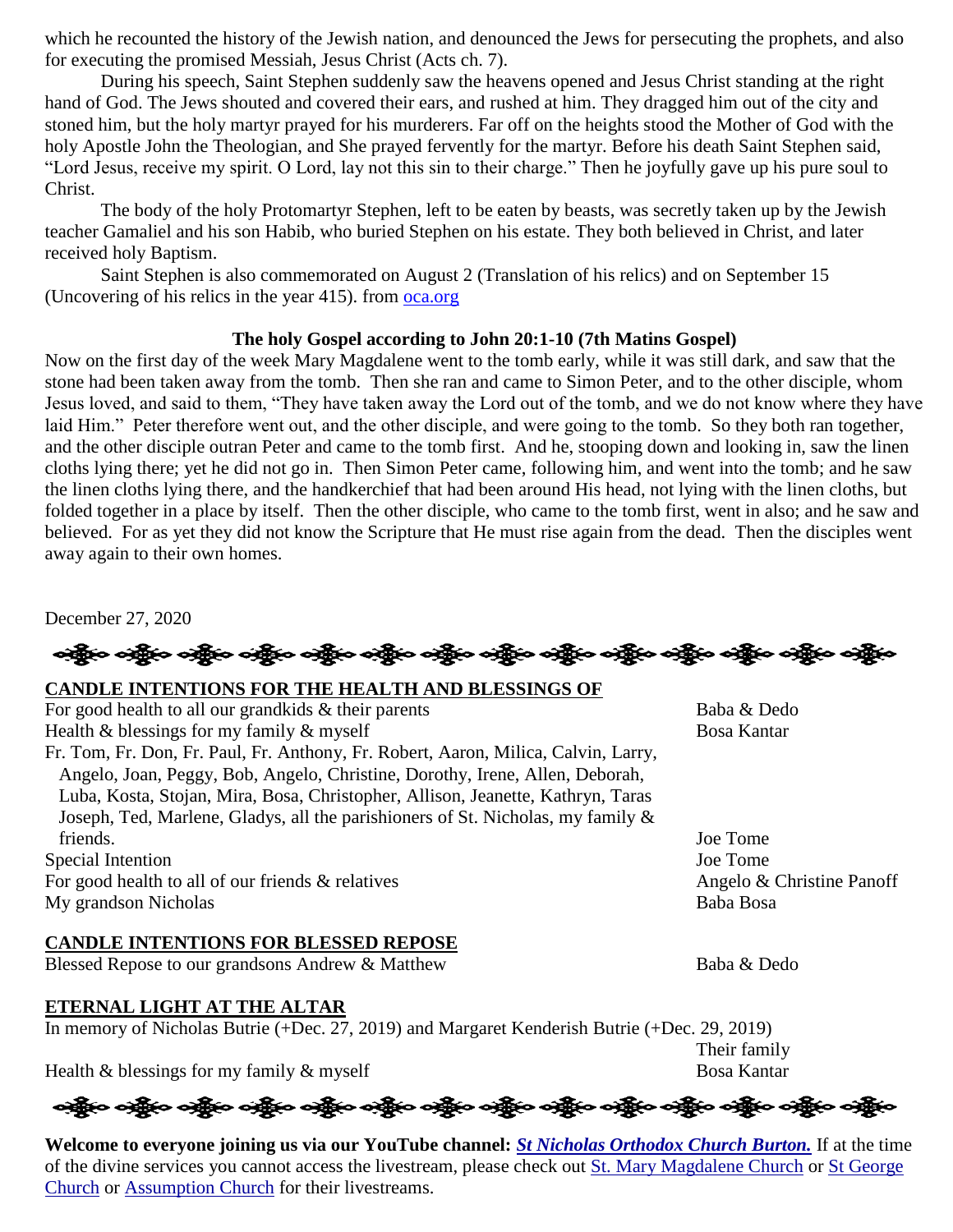**OFFERING ENVELOPES** can be picked up in the narthex. **If there are boxes for family members who have not been attending whom you will be seeing this month, please deliver them to help save on postage costs (\$5 per box of envelopes).**

**2021 CALENDARS** are available in the narthax.

**OFFICE HOURS** this week are Monday, Wednesday & Thursday 9 – 3. You are welcome to pick up your envelopes & calendar during the week. If you call ahead (810-744-0070) Marcia will have them ready for you.

**PLEDGE CARDS** Please send in your pledge card if you haven't already done so.

**THEOPHANY DOVES** we are in need of an individual(s) to donate for the 2 white doves for the outdoor blessing of the water. The cost is \$60 each.

**OUTDOOR BLESSING OF WATER** will be held on Sunday, January 10<sup>th</sup> following the Divine Liturgy. Bring your empty bottles to fill with Holy Water. Dress for the weather.

#### **MAKE YOUR FAITHFUL GIVING EASY AND CONVENIENT WITH GIVELIFY**

Go to the [website](http://www.saintnicholasburton.org/) and on the home page click on the box **[Give now with Givelify](https://www.givelify.com/givenow/1.0/Mzc5MTg=/selection)** which will walk you through the donation process; this is a secure site. (2.9% + \$0.30 of your donation goes to Givelify as a fee). **If you do not wish to donate online, you may write a check to St. Nicholas Orthodox Church and send it to the parish address: 2143 S Center Rd, Burton, MI 48519.**

**CANDLE INTENTION REQUESTS** can be emailed to the office at [stnicholasburtonmi@gmail.com](mailto:stnicholasburtonmi@gmail.com) or called in.

# **Weekly schedule: Tuesday, Dec 29 7 pm [OCA online church school](https://www.oca.org/ocs) Wednesday, Dec 30** No Liturgy or Adult Ed **Thursday, Dec 31** Office Open **Friday, Jan 1** Office closed **Saturday, Jan 2 5 pm Great Vespers – [streaming on our YouTube channel](https://www.youtube.com/watch?v=18f1833ZbNU) Sunday, Jan 3** 9:30 am Third and Sixth Hours **10 am Divine Liturgy – [streaming on our YouTube channel](https://www.youtube.com/watch?v=IkQAGX66PDM)**

| Weekly Offerings                         | \$3,731.56  |
|------------------------------------------|-------------|
| <b>Estimated Average Weekly Expenses</b> | \$3,104.00  |
|                                          | $$+6278.56$ |

*Offerings for the week December 20, 2020 39 persons in attendance on December 20th*